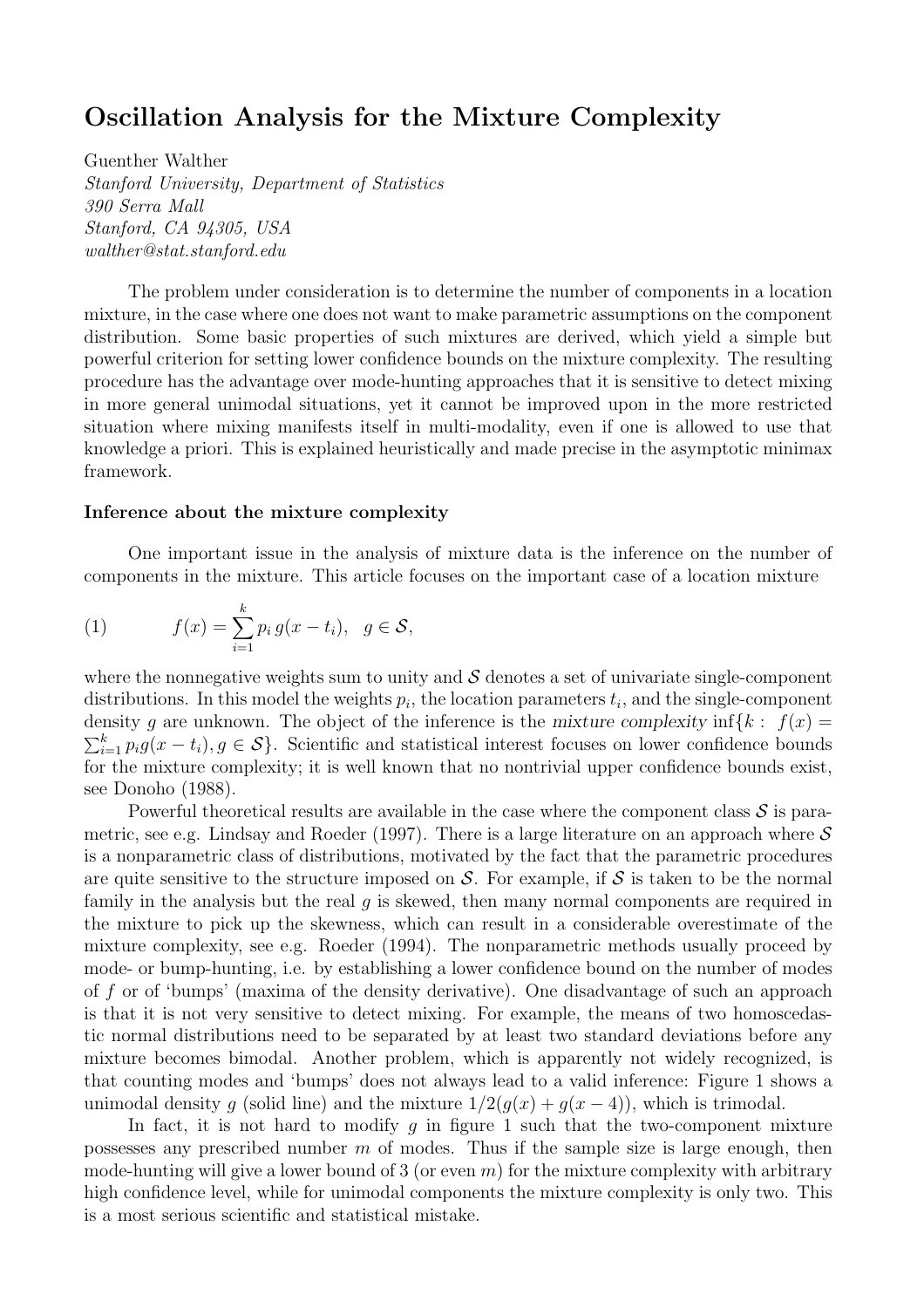

Fig.1. A mixture of two unimodal distributions which is trimodal.

### A nonparametric mixture model

To understand what mode- and bump-hunting are doing, recall that a univariate density g is called Polya frequency density  $(g \in PF_{\infty})$  if for all  $x_1 < \ldots < x_n$ ,  $y_1 < \ldots < y_n$ ,

(2) 
$$
\det \| g(x_i - y_j) \|_{i,j=1}^n \ge 0.
$$

The nonparametric class  $PF_{\infty}$  contains many standard unimodal parametric densities, such as the normal family, but also skewed distributions such as the gamma family with integer shape parameter.  $PF_{\infty}$  is thus a flexible nonparametric model for single-component distributions. Furthermore, it is essentially the model under which mode- and bump-hunting will work (i.e. the number of modes is not larger than the mixture complexity  $k$ ):

### **Proposition 1** If  $S = PF_{\infty}$  in the model (1), then mode-hunting works.

The proposition and the example show that mode-hunting (and likewise bump-hunting) work for a flexible and useful class of component distributions, and that the component model is not the class of unimodal distributions, but the class  $PF_{\infty}$  (indeed, the unimodal component in figure 1 was constructed as a mixture of several normal distributions, and this fact was detected by mode-hunting in this case!) Having identified the model underlying mode- (and bump)-hunting, one may attempt to use these criteria directly, rather than indirectly via the modality approach. There is legitimate hope that such a direct approach will lead to stronger results or simpler inference, or possibly both. This turns out to be indeed the case.

### The oscillation analysis

**Theorem 1** Consider the mixture (1) and assume  $g \in PF_{\infty}, t_1 < \ldots < t_k$ , and all  $p_i > 0$ . Then there exist  $m \geq 1$ , real  $a_1, \ldots, a_m$ , and  $c_1 < \ldots < c_k$  such that  $\sum_{j=1}^m a_j f(\cdot - c_j)$  has more changes of sign than  $(a_1, \ldots, a_m)$ .

The conclusion of the theorem is known to imply that  $f \notin PF_{\infty}$ . Thus under the same model under which mode-hunting works, it is always possible to detect the presence of a mixture, while mode-hunting usually requires a considerable separation of the locations  $t_i$ , see above. This surprisingly powerful result mirrors the situation in the parametric context, see